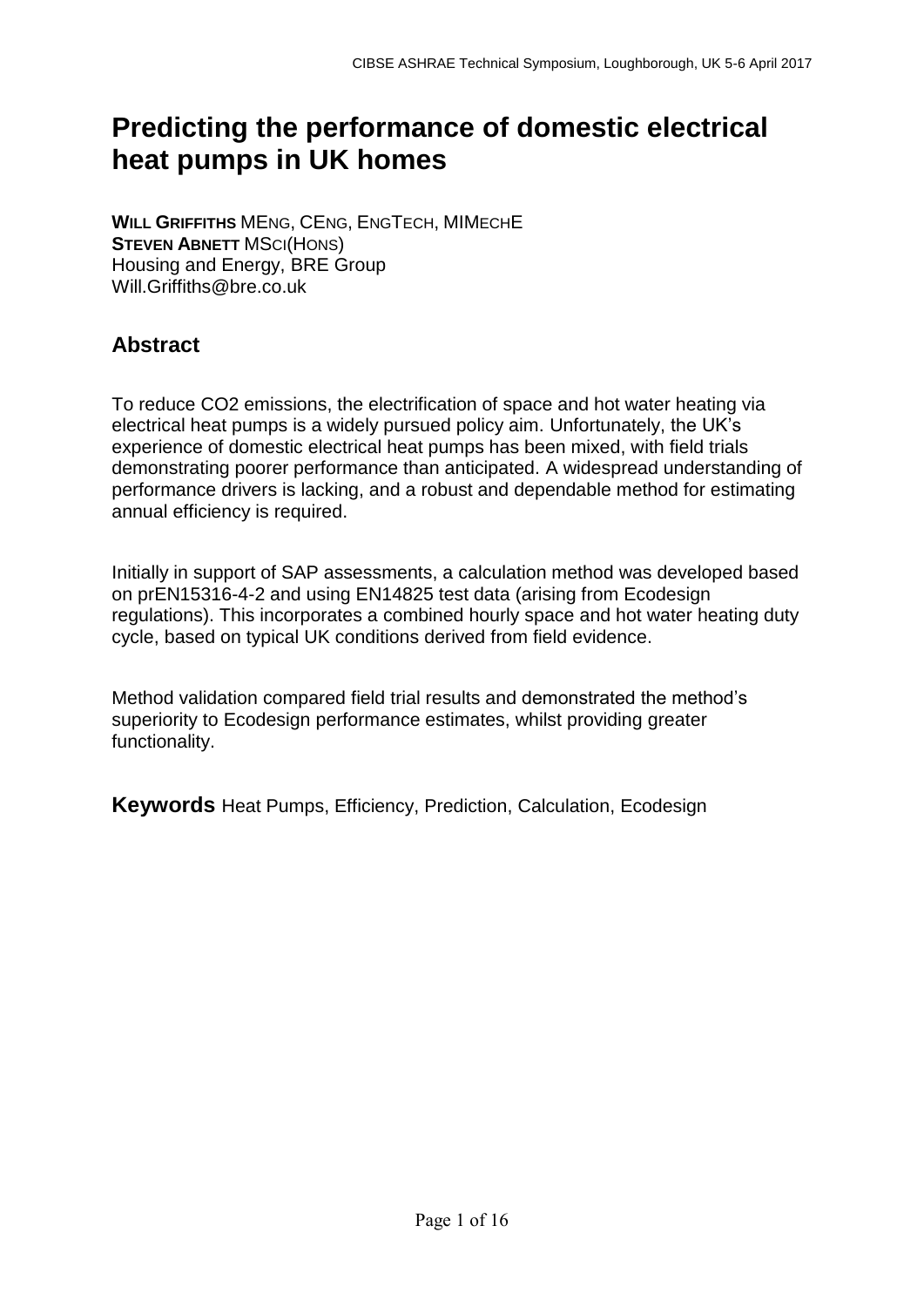#### **1 Introduction**

1

The UK's National Calculation Methodology for energy rating of dwellings, known as SAP, has incorporated heat pump performance data since 2010. This was achieved via the Product Characteristics Database (PCDB) using EN14511:2007 test data at defined test conditions and a modified version of the calculation method EN15316-4-  $2:2008 - a$  bin method.

Whilst this calculation method enabled the reflection of Plant Size Ratio on performance (PSR: heat pump design capacity divided by design load), it was not possible to recognise the effect of the following critical areas, which as a result of BRE's experience with field monitoring had proven highly important to the estimation of annual performance. These include:

- Plant Size Ratio: whilst this was reflected within the original method, a bin method did not reflect the dynamics of heat pump and emitter system energy status variation over time, whereas an hourly time-step approach is more accurate $1$
- <span id="page-1-0"></span>The effect of hot water load and the time and temperature of any hot water draw-offs, specifically when a simultaneous space heating demand exists
- The facility to modulate (using inverter-driven heat pumps) and the minimum level of modulation achievable, which affects on/off losses, particularly at higher PSRs
- Heat pump operating hours and their annual variation

Ecodesign regulations now require all heat pumps to be tested in accordance with the standard EN14825; SAP's previous test data requirements have become obsolete. The EN14825 standard estimates annual performance via a Seasonal COP (SCOP), using a simple bin method, which means the issues discussed above are not resolved. Additionally, because SAP requires annual efficiency for the heat generator system, not the product alone, the SCOP is unsuitable. Nevertheless, the required heat pump product test conditions and data arising from the EN14825 standard are highly useful.

An annual combined space and hot water heating duty cycle was developed by BRE that incorporates hourly heat load and temperature assumptions for a typical UK domestic system. This includes hot water draw-off times based on a scaled version of EN16147 Profile M, with energy requirements derived from field trials (1,2). The combined duty cycle is used to estimate annual efficiency using UK average (Leeds) weather conditions. The calculation method is based on a modified version of the draft standard prEN15316-4-2 and uses EN14825 test data.

<sup>1</sup> A dynamic simulation is not considered appropriate because it cannot be used by SAP, which is a simple static energy model.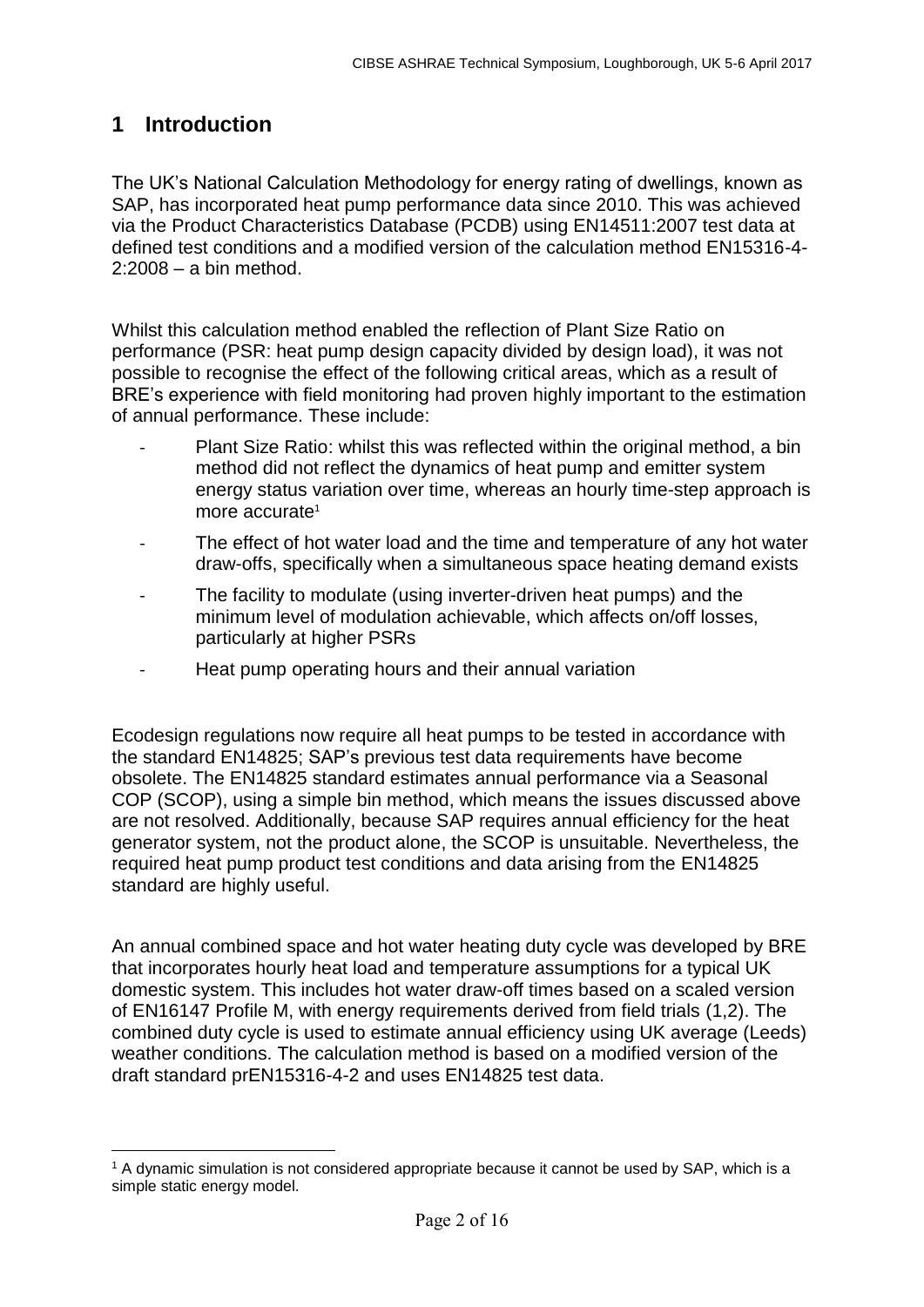## **2 The method**

The heat pump calculation method is based on the hourly method within prEN15316- 4-2 [*Energy performance of buildings — Method for calculation of system energy requirements and system efficiencies — Part 4-2: Space heating generation systems, heat pump systems, Module M3-8-2, M8-8-2*]. An hourly time-step approach was selected owing to the issues discussed above, but with considerable customisation and specification of UK dwelling-specific variables. The calculation method is entitled: "Calculation Method: CALCM:01 - SAP Revised Heat Pump Performance Method - Issue 1.0"<sup>2</sup>.

The method performs hourly COP (Coefficient of Performance) calculations for each hour, or fraction of it, depending upon the heating service being delivered (space or hot water), the required flow (sink) temperature and source (air or ground) temperature. The Seasonal Performance Factor (SPF) is calculated by dividing total energy outputs by total energy inputs – see Section [2.3.](#page-6-0) It is multiplied by 100 to provide annual efficiency (%).

The following calculation method variables and assumptions are highlighted due to their significance:

- *Plant Size Ratio (PSR)<sup>3</sup> :* Unlike other methods, including the EN14825 SCOP calculation used for Ecodesign regulations, the calculation method considers the impact of the heat load of the dwelling in which the heat pump is installed – it determines a system efficiency, as opposed to product efficiency.
- Back-up heating: If a heating service demand exists and the heat pump has inadequate capacity to satisfy that heat requirement, then directelectric heating satisfies any deficit. This includes times when satisfying a hot water load results in inadequate capacity to satisfy a simultaneous space heating demand
- *Variable operating hours:* Based on a presumption that homeowners will adjust heat pump operating hours during periods of colder weather, i.e. to keep warm, or an intelligent control exists to provide the same function, the method varies the heat pump operating times in order to satisfy the heat requirement. This idealised control method, known as "Variable", means that 16-hour operation or 24-hour operation is only required on certain cold days when the heat requirement cannot be met by operating for 11 hours/day. During mild weather the heat pump operates for the SAP

<sup>1</sup> <sup>2</sup> http://www.ncm-pcdb.org.uk/sap/filelibrary/pdf/Calculation\_Methodology/SAP\_2012/CALCM-01--- SAP-REVISED-HEAT-PUMP-PERFORMANCE-METHOD---V1.0.pdf

<sup>&</sup>lt;sup>3</sup> Heat pump design capacity divided by dwelling design heat load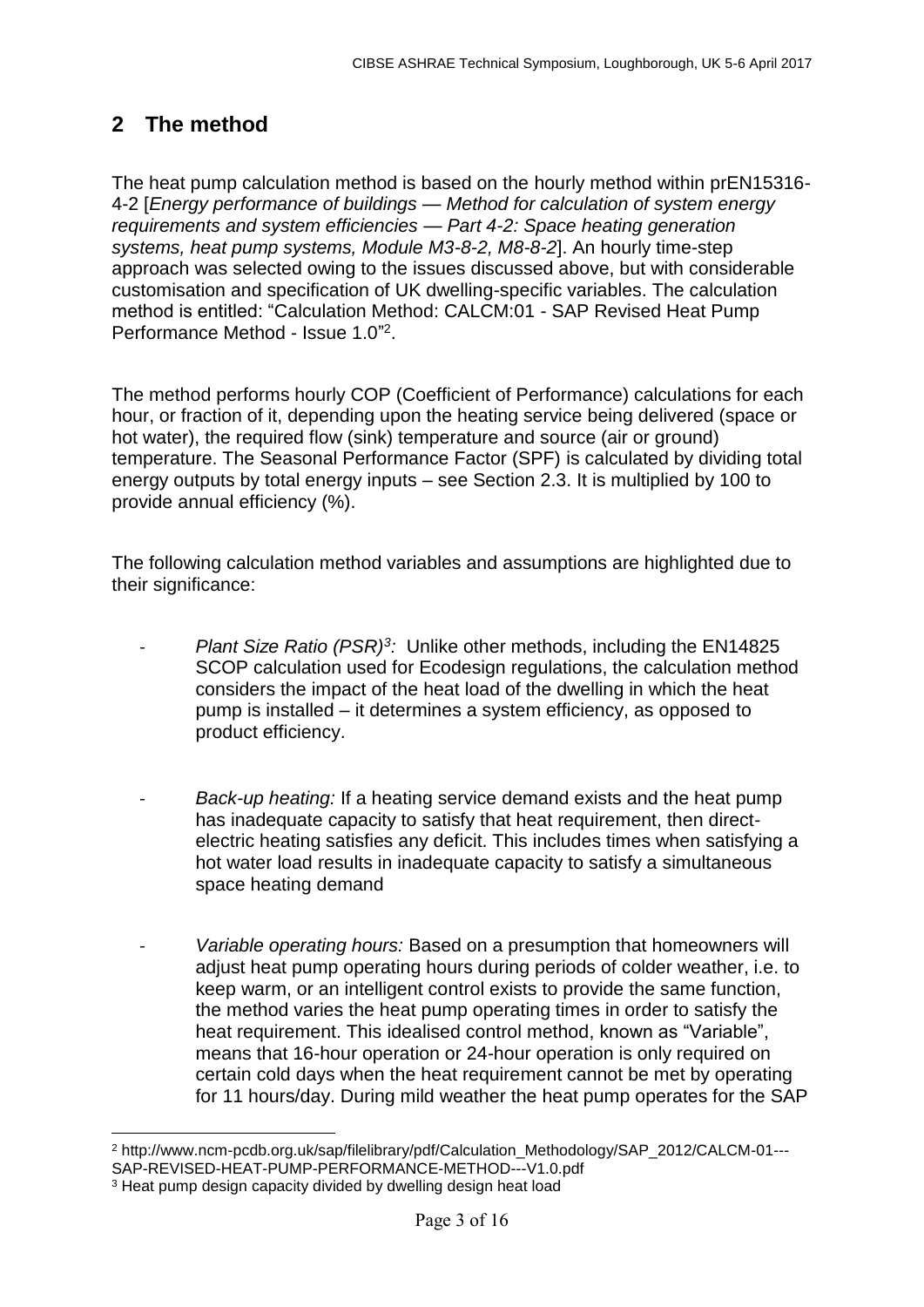<span id="page-3-0"></span>standard heating times<sup>4</sup>. It should be noted that whilst continuous operation will result in improved heat pump annual efficiency, it will increase energy consumption, since heat demand is increased. It is standard practice to intermittently heat homes in the UK.

- Flow temperature for space heating is calculated on an hourly basis and is affected by heat emitter characteristics, external conditions, and the heat pump operating hours, which are Variable. Smaller heat pumps, relative to dwelling design heat load, will require longer or continuous operation to satisfy heat loads, meaning that flow temperatures will be lower. If weather compensation control is disabled, then the flow temperature will be fixed at the design flow temperature.
- *Flow temperature for hot water heating* is assumed fixed at 55°C based on various EN16147 tests<sup>5</sup> (unpublished) conducted by BRE on air-source heat pumps connected to hot water cylinders. This was based on the observation that the set-point hot water temperature tends to match the average flow temperature during the cylinder recharging process.
- *External and source temperature assumptions:* As discussed in footnote [1,](#page-1-0) since the method is not dynamic, the hourly heating load is based on the daily outside temperature, and not the hourly temperature, because the dwelling's thermal mass dampens the response. Heat losses and useful heat gains are sourced from an example SAP calculation for a dwelling with a medium level of insulation and medium thermal mass<sup>6</sup>. External hourly temperatures are sourced from CIBSE Guide J, with the City of Leeds being selected as representative of UK average conditions.
- *Hot water heating operating times[4](#page-3-0)* are determined by considering the hot water vessel at one uniform temperature. It is assumed that the vessel only demands heat when 1/3rd or more of the total heat that can be stored is depleted due to hot water draw-offs and vessel heat losses. A value of 1/3rd was chosen because cylinder thermostats are typically fitted approximately 1/3rd of the distance between the base and top of the

<sup>&</sup>lt;u>.</u> <sup>4</sup> Actual SAP standard heating operational hours are:

<sup>-</sup> 07:00-09:00 and 16:00-23:00 on weekdays for Zone 1

<sup>-</sup> 07:00-09:00 and 18:00-23:00 on weekdays for Zone 2

<sup>-</sup> 07:00-23:00 on weekends for Zone 1

<sup>-</sup> 07:00-09:00 and 14:00-23:00 on weekends for Zone 2

The method takes the standard SAP operating hours (16 hours at weekends and 9 hours on weekdays for Zone 1) as occurring from 07:00-09:00 and 14:00-23:00 seven days a week, which is 11 hours/day. The 16 hour/day operating option is defined as 07:00-23:00. There is no space heating from June to September. The operational hours for water heating (i.e. times when any hot water vessel can be heated) are the same as for space heating, but continue in the summer months. <sup>5</sup> EN16147: Heat pumps with electrically driven compressors - Testing, performance rating and requirements for marking of domestic hot water units

 $6$  A detached house (100m<sup>2</sup>) with a heat loss parameter of 2.72 W/K per m<sup>2</sup> and a thermal mass parameter of 245.5 kJ/K per m²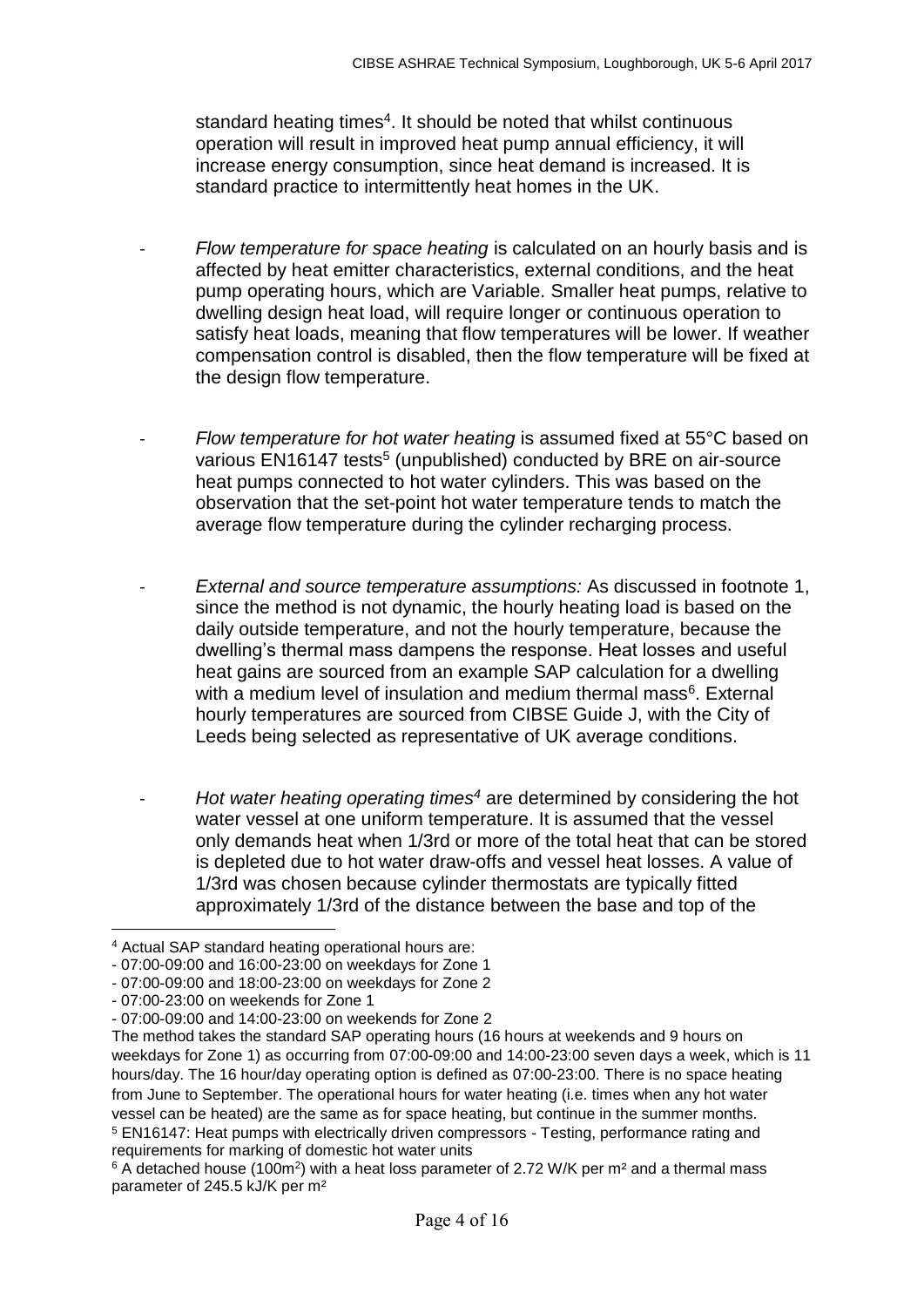cylinder. The worse-case cylinder standing heat loss (kWh/day) and volume are specified by the heat pump manufacturer when making applications to the PCDB. Daily hot water draw-off times are based on EN16147 tapping schedule "M", but with the energy content of each drawoff proportionally scaled, as discussed in the next point. Hot water cylinder charging occurs during standard SAP heating hours.

- *Hot water energy requirement* is determined with reference to English Housing Survey data (see Figure 1). The method derives the space heating load from the heat pump design capacity (@ -4.7°C) and the PSR for the installation and uses this to infer hot water energy demand.



**Figure 1 – Hot water energy consumption Vs space heating load**

#### *2.1 Space heating energy demand*

The following equation is reproduced from the calculation method and shows how hourly space heating energy demand is calculated:

$$
Q_{H,gen,out} = \frac{24 \times (T_b - T_c) \times \phi_{dgn} \times t_{ci}}{h \times PSR \times \Delta T_{d,d}}
$$
 (kWh)

Where: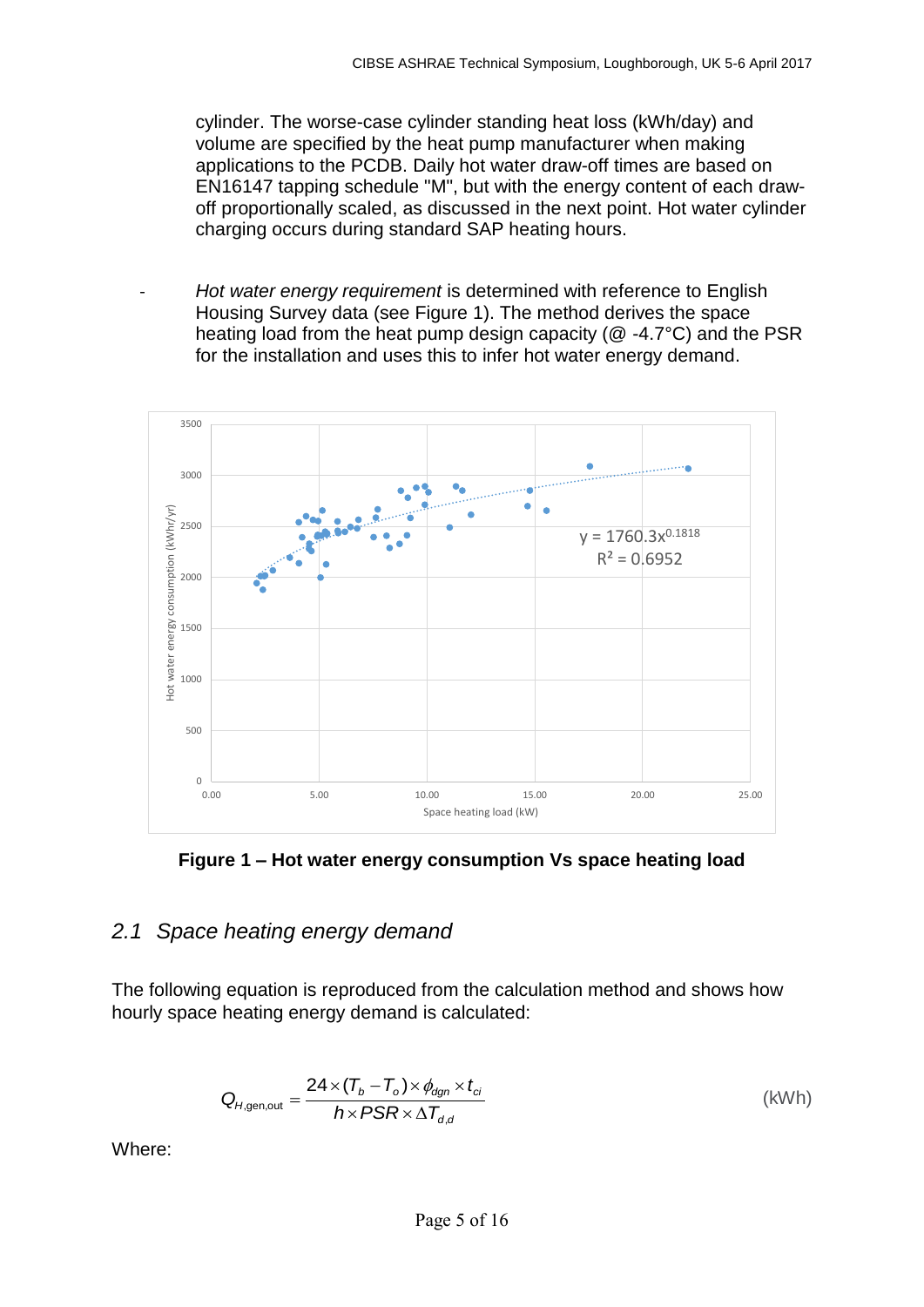h is the hours of operation per day (24, 16, 11, which is determined by "Variable" control logic from the SAP 2012 specification (3))

- $T_{h}$ is the daily mean internal temperature of the dwelling minus the ratio of useful heat gains to heat losses. A monthly gains/loss ratio value is used for this purpose since it varies throughout the year and according to heating operation hours. The daily mean internal temperature is taken as the monthly value calculated by SAP. Heat losses and useful heat gains are sourced from an example SAP calculation for a dwelling with a medium level of insulation and medium thermal mass<sup>7</sup>.
- $t_{ci}$ is the calculation interval in hours (1 hour)
- $T_{\alpha}$ is the daily average outside air (dry bulb) temperature (ºC)
- $\Delta\mathcal{T}_{d,d}$  is the temperature difference between the inside and outside of the dwelling under design conditions.
- $\phi_{\textit{dgn}}$  is the heat output under design conditions [at -4.7°C]

#### *2.2 Flow temperature*

Heat pump performance is affected by the flow temperature, often referred to as the sink temperature; within the method this varies for each hourly interval during space heating service. It is fixed at 55°C for hot water service. The following equation is reproduced from the calculation method and shows how hourly space heating flow temperature is calculated:

$$
\vartheta_{gen,out}(t) = T_{d,d} + \left(\overline{T_{E,d}} - T_{d,d}\right) \left[\frac{24f(T_b - T_o)}{h\Delta T_{d,d}}\right]^{1/n} + \frac{24f(T_b - T_o)}{h\Delta T_{d,d}} \frac{\Delta T_{E,d}}{2}
$$
 (°C)

Where:

n is the power law index

 $T_{dd}$ is the temperature of the dwelling under design conditions $8$ 

 $\bar{\mathcal{T}}_{E,d}$ is the average emitter temperature $9$  under design conditions

<sup>8</sup> Derived using SAP as 19.5°C (24hr/day)

<sup>1</sup> <sup>7</sup> A detached house (100m<sup>2</sup>) with a heat loss parameter of 2.72 W/K per m<sup>2</sup> and a thermal mass parameter of 245.5 kJ/K per m²

<sup>&</sup>lt;sup>9</sup> Also referred to as Mean Water Temperature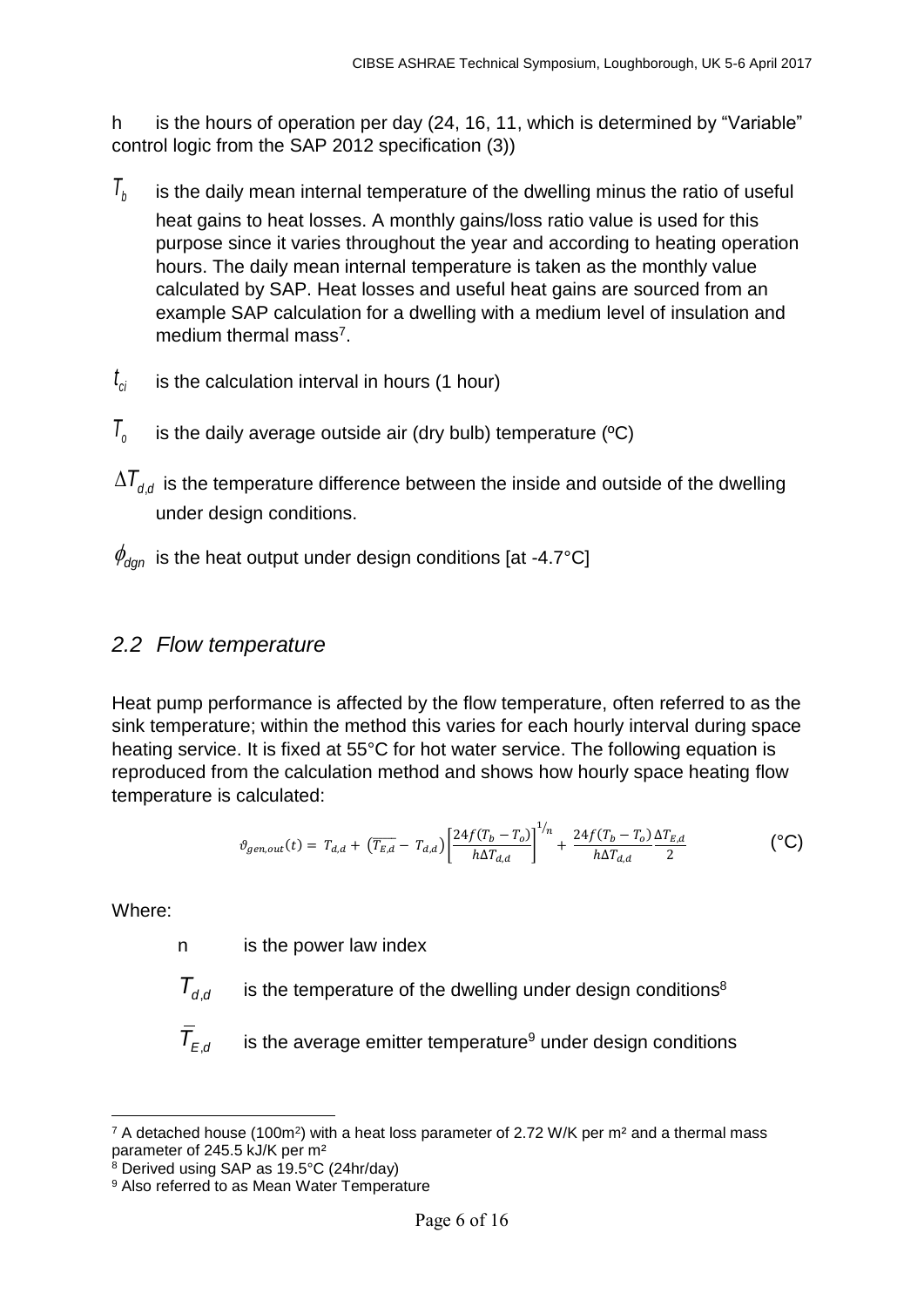- is the water temperature difference across the emitter's inlet and outlet under design conditions
- $\vartheta_{gen,out}$  is the heat pump flow (outlet water) temperature
- f is the emitter intermittency factor
- h is the number of hours of heating per day

## <span id="page-6-0"></span>*2.3 SEPEMO system boundaries*

Figure 3 displays system boundaries for the determination of heat pump annual performance. The boundaries (and the image) were created during the SEPEMO-Build project (4).



**Figure 2 – SEPEMO system boundaries**

The system boundaries used within this calculation method are identical to the SEPEMO SPF H4 definition, except that the standard case for space heating SPF excludes a buffer vessel; these are not common for UK heat pump installations. The calculation method ignores heat pump buffer vessels, even if installed outside the heated envelope. It is assumed that the specification of a buffer vessel, in order to reduce on/off cycling and improve annual efficiency, will only occur if vessel heat losses do not negate this improvement.

The SEPEMO SPF H4 definition for hot water heating includes all heat supplied to the hot water vessel, including subsequent heat losses, within the numerator, as does the SAP heat pump calculation method. However, it should be noted that the SAP calculation itself considers these vessel heat losses as useful heat. The SAP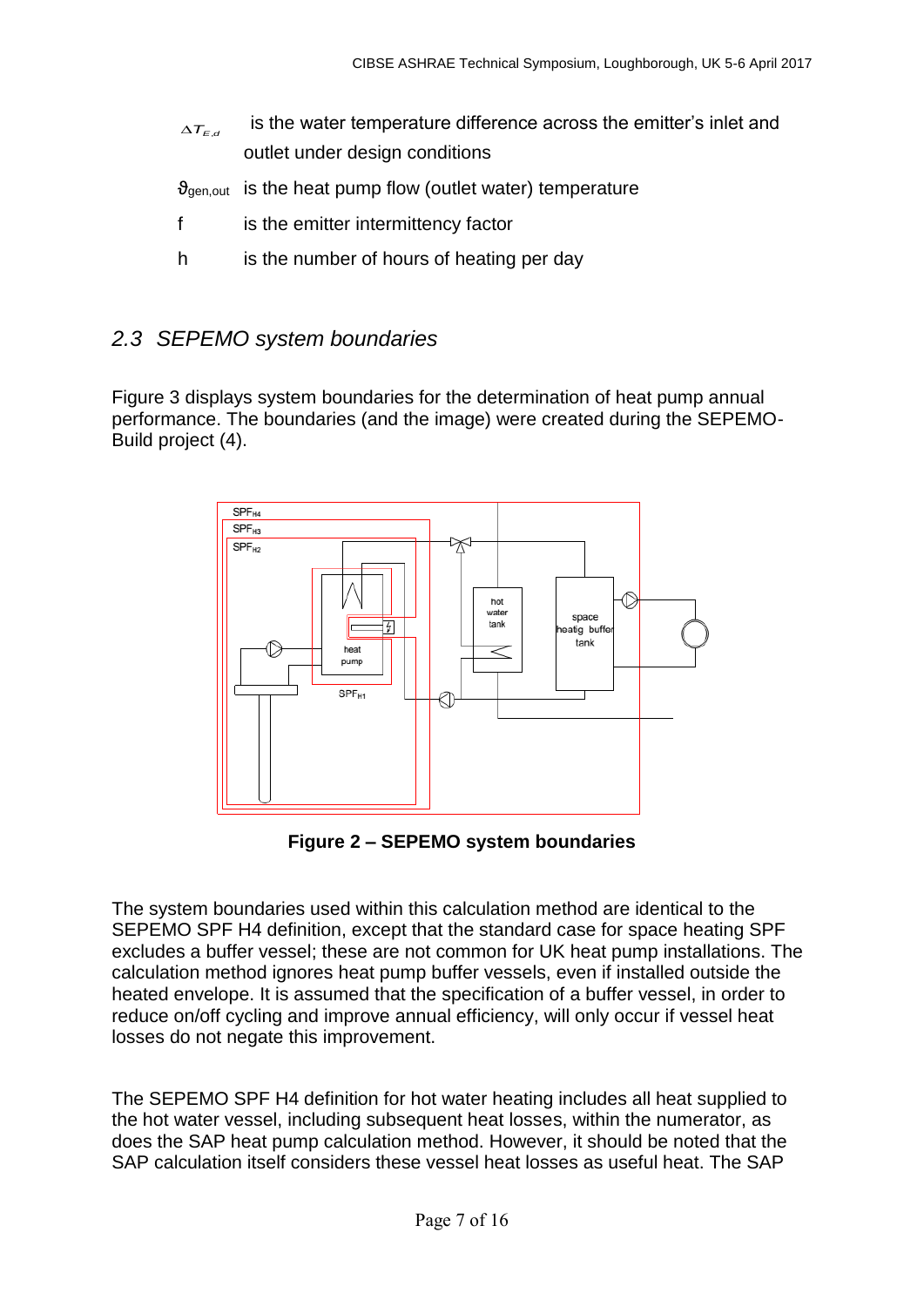calculation applies a monthly utilisation factor to the internal heat gains from hot water vessels.

#### *2.4 Implementation*

Heat pump manufacturers submit an EN14825 test dataset for a given heat pump and it is subsequently processed into a range of annual efficiency values held in the PCDB for use by SAP software. These efficiencies are selected by SAP software depending upon:

- Heating service (space heating or hot water)
- Design flow temperature
- Plant Size Ratio
- Presence of weather compensation

EN14825 test data is entered by manufacturers using an application web portal, developed for the purpose, with program logic dictating the data entry combinations and a manual audit process for Quality Assurance purposes. Data is subsequently processed by a calculation engine implementing the calculation method.

The calculation engine is written in the Python scripting language (approximately 2,000 lines of code) and is arranged into modules reflecting the different stages of the calculation. The calculation is run at nine different plant size ratios and, depending on the test data provided, up to four different design flow temperatures, all with and without weather compensation. This level of iteration (up to 630,720 hourly calculations) incurs a time penalty and required significant optimisation of the code structure. Processing a single heat pump takes approximately 80 seconds if all possible combinations of plant size ratio, design flow temperature and weather compensation are calculated.

The results from each of the hourly calculations are aggregated as appropriate and output to a results database, which is used to generate entries in the PCDB. Each application can result in the addition of up to eight PCDB data records, covering each combination of design flow temperature and presence of weather compensation. In addition, each record will contain efficiency results for up to nine different plant size ratios.

## **3 Example calculation results**

This section illustrates the effect that PSR and operating hours have upon annual efficiency, which are two of the most significant installation variables for a given heat pump, after design flow temperature. The design flow temperature was 55°C in the below examples.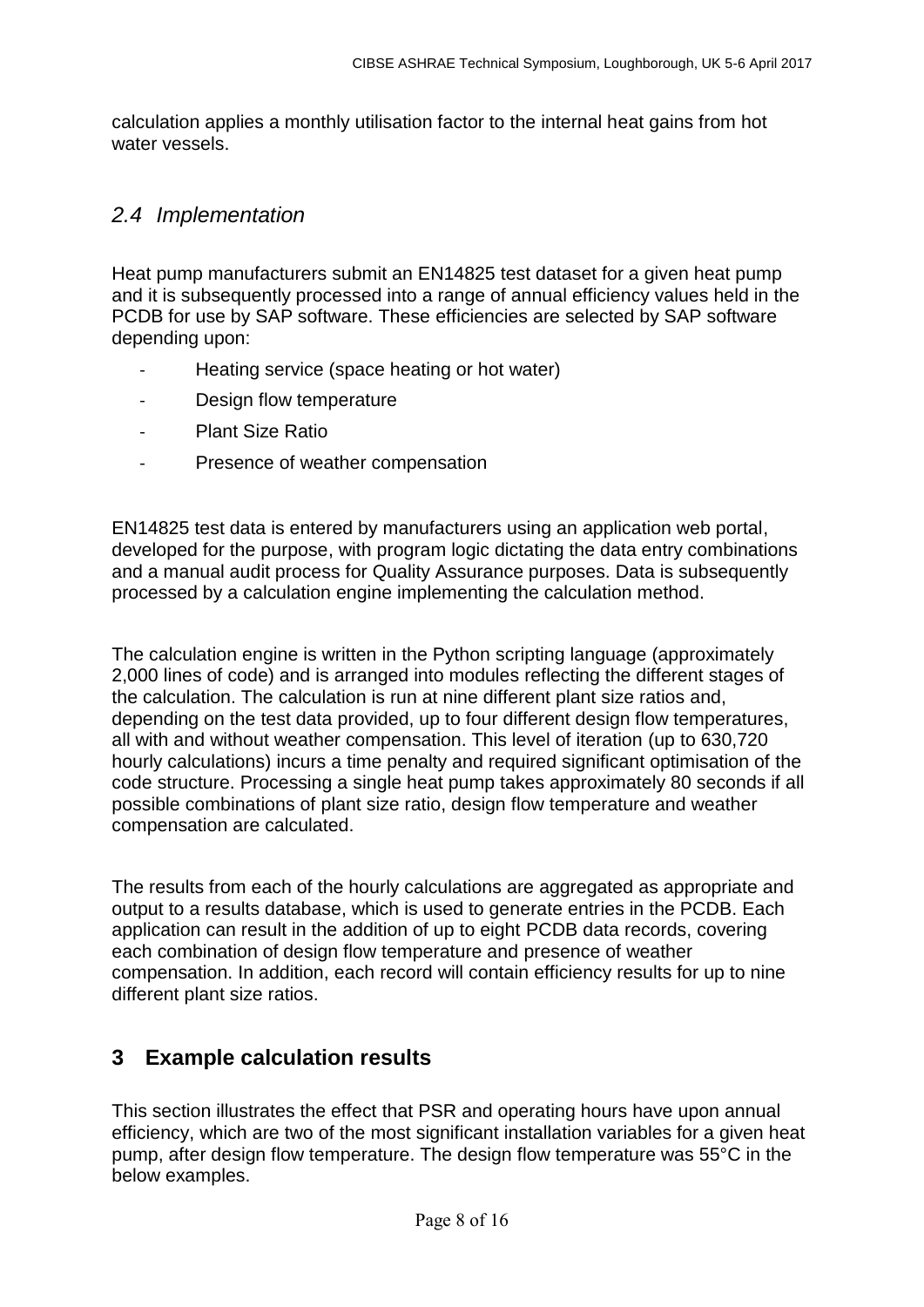The ability to interrogate hourly calculation method results using the developed calculation engine is a useful facility that could be utilised for numerous purposes,

#### *3.1 Effect of PSR*

[Figure 3](#page-8-0) and [Figure 4](#page-9-0) display results for the same heat pump, where the PSR differs with values of 0.5 and 1.5 respectively. These figures show that:

- The hot water energy requirement increases with a lower PSR
- The hot water energy requirement increases in winter due to colder inlet water temperatures
- The heat pump requires more direct-electric back-up to satisfy the space heating load when the PSR is lower

There is an optimal PSR, providing the highest annual efficiency (presented as SPF), and this is explored in [Figure 10.](#page-14-0)



<span id="page-8-0"></span>**Figure 3 – Example heat pump - Daily energy delivered and external temperature when PSR = 0.5**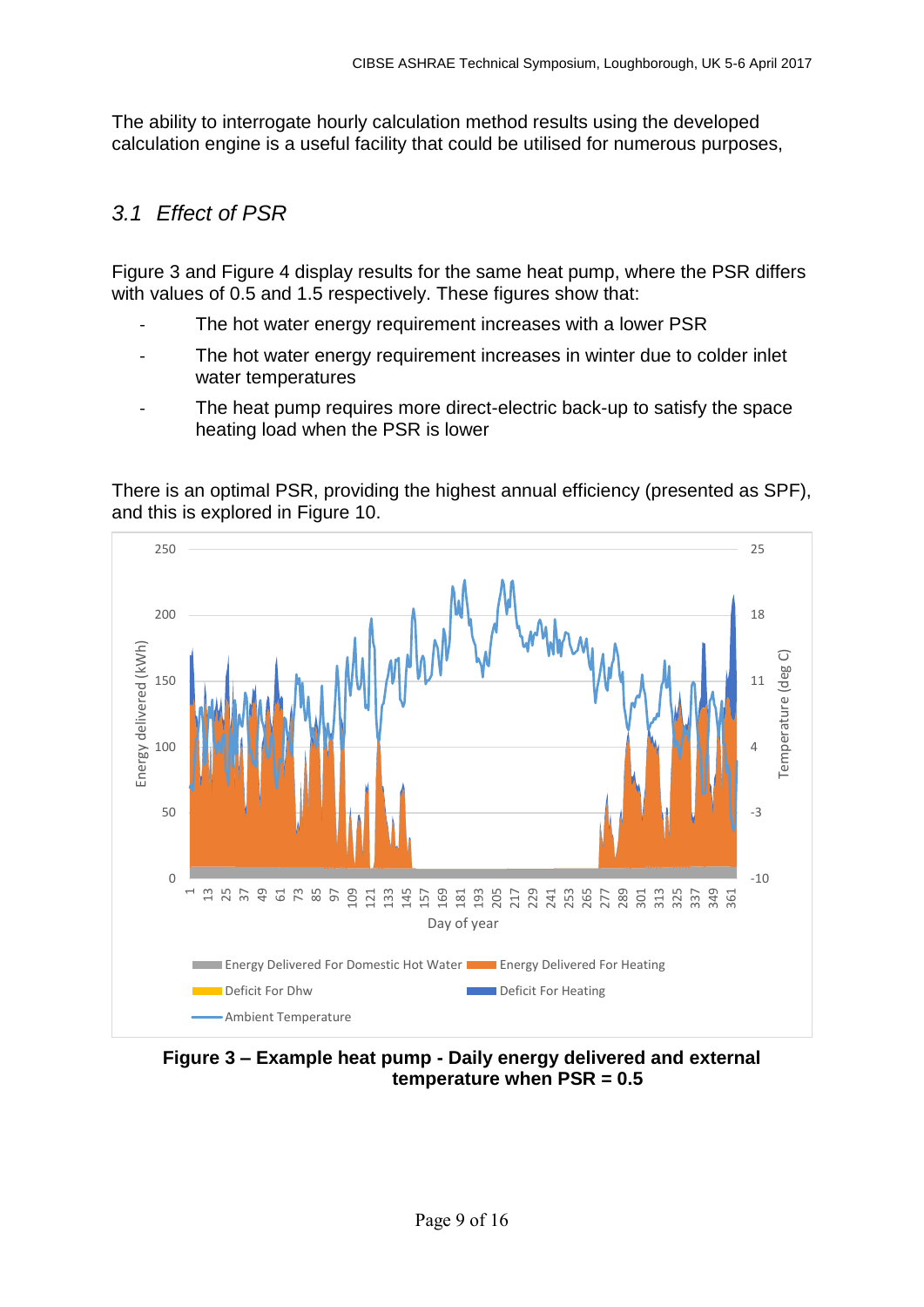

<span id="page-9-0"></span>**Figure 4 - Example heat pump - Daily energy delivered and external temperature when PSR = 1.5**

## *3.2 Effect of operating hours*

[Figure 5,](#page-10-0) [Figure 6](#page-10-1) and [Figure 7](#page-11-0) display results for the same heat pump, with a PSR of 0.8, where the operating hours vary from 24 hours/day for the coldest day of the year to 16 and 11 hours on the coldest days that can be supported by these reduced operating hours. These figures show that:

- Where a hot water demand exists, for these days some or all of the space heating demand must be satisfied by direct-electric heating
- Operating hot water heating at times of peak space heating demand is not optimal. Whilst this may not occur in some or many installations in practice, it is still commonplace.
- Unsurprisingly, the heat pump is able to deliver a larger amount of energy in hours when the ambient (source) temperature is higher (Figure 5).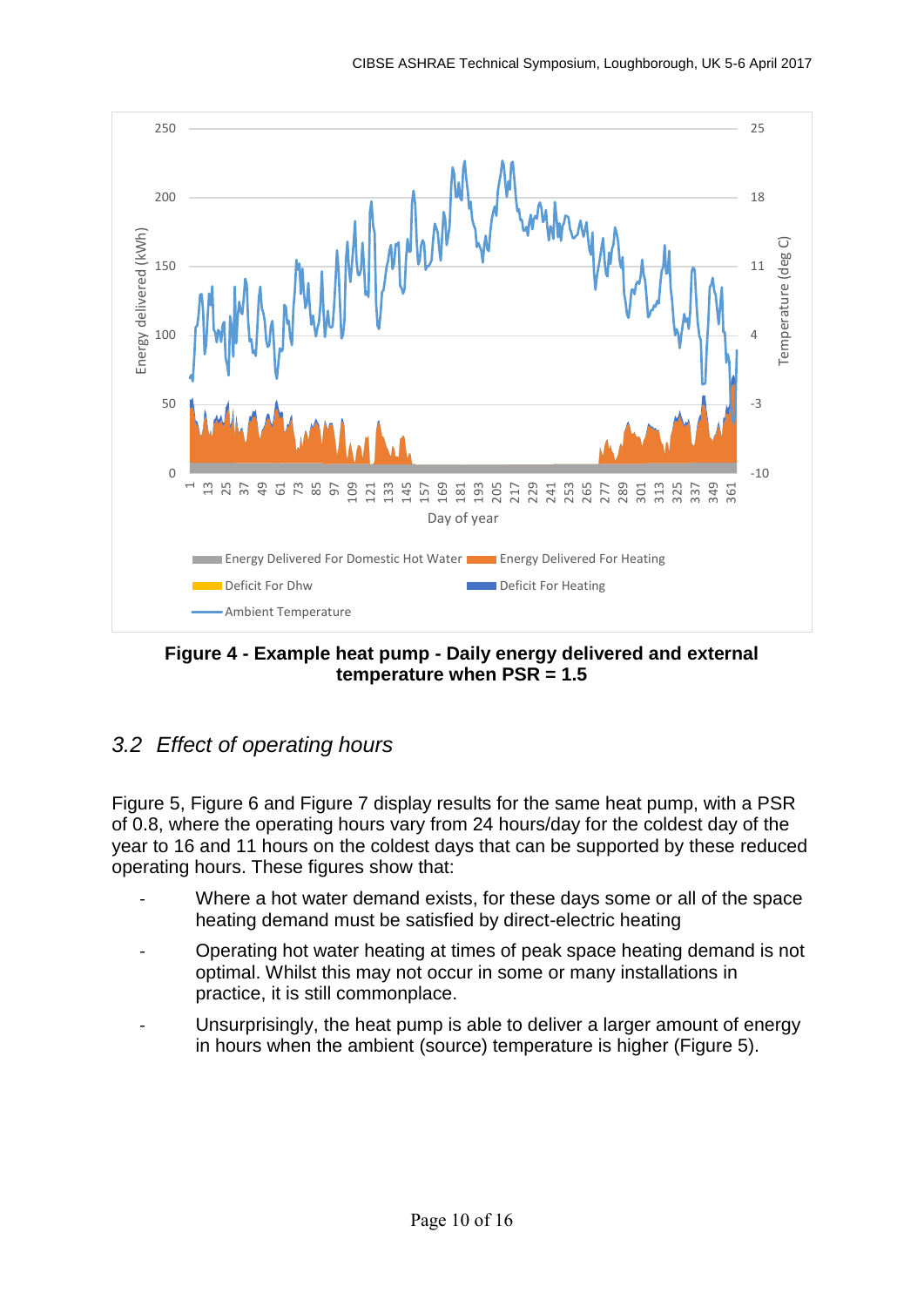

<span id="page-10-0"></span>**Figure 5 – Example heat pump – Energy delivered on the coldest day of the year (24hr heating), with PSR = 0.8**



<span id="page-10-1"></span>**Figure 6 - Example heat pump – Energy delivered on the coldest day of the year on which 16-hour heating is supported, with PSR = 0.8**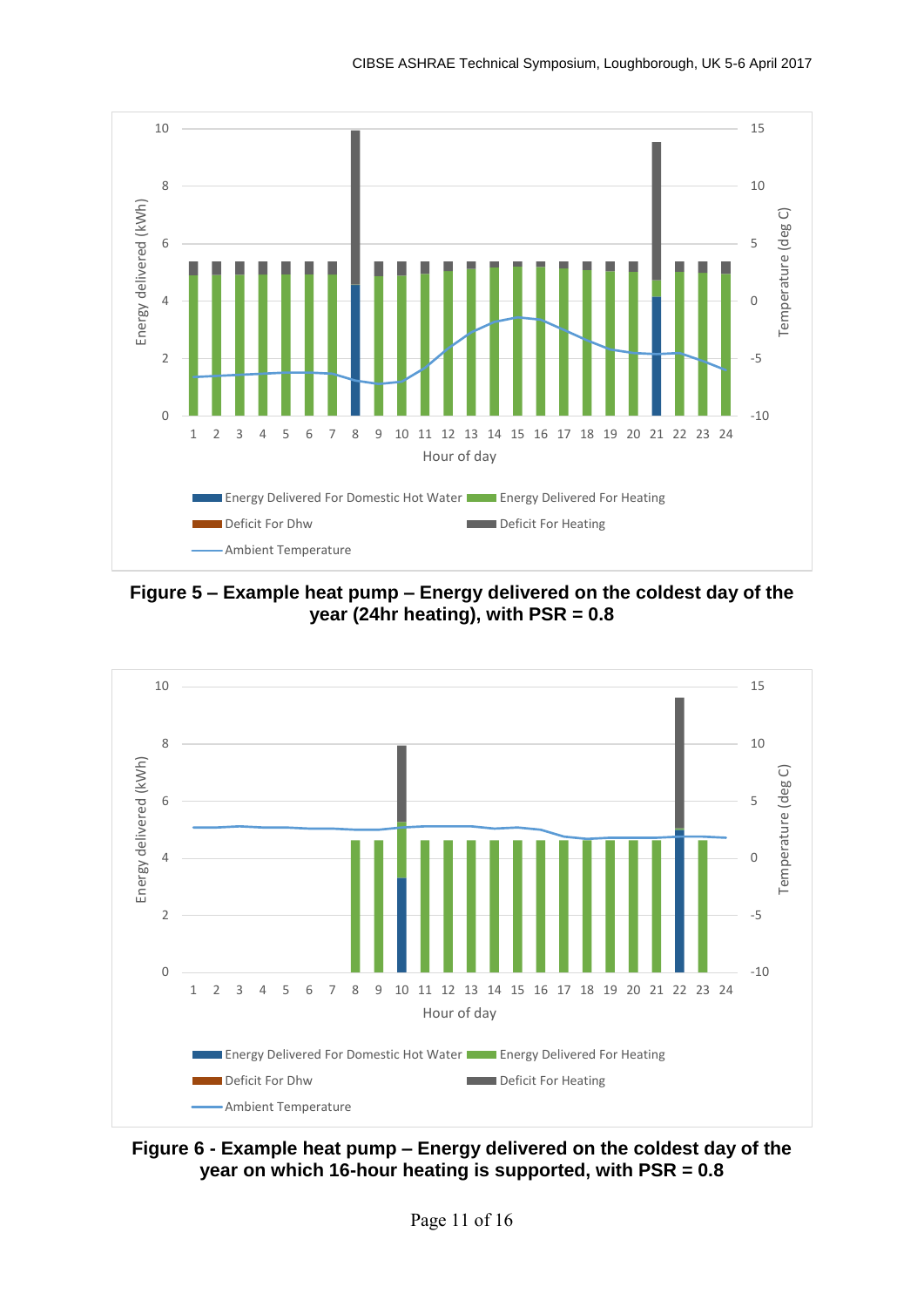

<span id="page-11-0"></span>**Figure 7 - Example heat pump – Energy delivered on the coldest day of the year on which 11-hour heating is supported, with PSR = 0.8**

#### **4 Calculation method validation**

In order to determine if the development of the annual combined space and hot water heating duty cycle, in combination with implementing prEN15316-4-2, enables a reasonably accurate estimate of heat pump system annual efficiency, it was necessary to validate the method.

The Department for Business, Energy and Industry Strategy's Renewable Heat Premium Payment (RHPP) heat pump metering programme has involved a number of organisations, including BRE. The analysis of data has been undertaken by University College London (UCL) and unpublished data was supplied to BRE for the purpose of validating calculation method results. This data had been extensively filtered to ensure only sites with suitably robust meter readings were used.

The RHPP monitoring programme featured twenty-two RHPP installation sites with a particular model of air-source heat pump (8.5 kW). [Figure 8](#page-12-0) displays SPF (H4) estimates calculated using the calculation method for this example heat pump at a range of Plant Size Ratios. The calculation assumes that Weather Compensation has been enabled. The SPF values are multiplied by an in-use factor (IUF) of 0.95 to allow for uncertainties in the calculation method.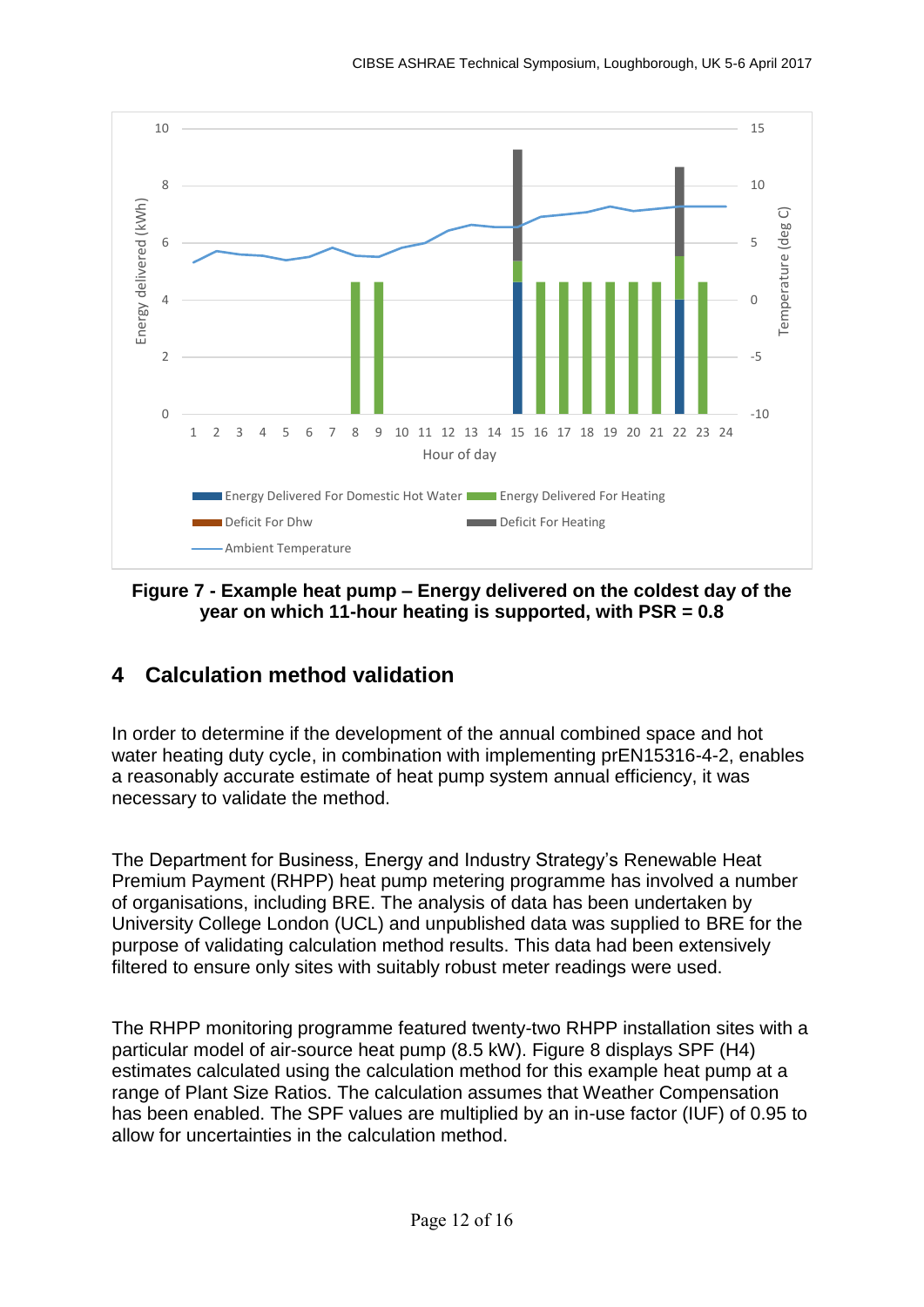[Figure 8](#page-12-0) features measured SPF (H4) values from sixteen of the twenty-two relevant RHPP sites. The process for including these was:

- SPF (H4) measured values are plotted against a design flow temperature (taken at -4.7°C) as per the SAP calculation method. The design flow temperature was processed and corrected during the RHPP field trial analysis process, then extrapolated to a design flow temperature of -4.7°C.
- Weather compensation was observed as being active from flow temperature measurements

Though considerable measurement uncertainty clearly exists, and no design heat load information for RHPP installation sites is available (to derive PSR), the calculation method still provides reasonable agreement with measured results. It is also clear that Ecodesign SCOP values appear to over-predict performance.

From the RHPP data, it is also clear that lowering the design flow temperature does not always result in higher SPF. For five sites the SPF is considerably lower than predicted, which is counter-intuitive. It is hypothesised that this reduced performance is caused by excessive on/off cycling, which wastes energy and is likely caused by poor controls. Analysing such site-specific behaviour within a calculation method is unlikely to be practical.



<span id="page-12-0"></span>**Figure 8 - Example 8.5kW ASHP with Weather Compensation - Extrapolated estimate of Design Flow Temperature Vs RHPP Measured and Predicted SPF**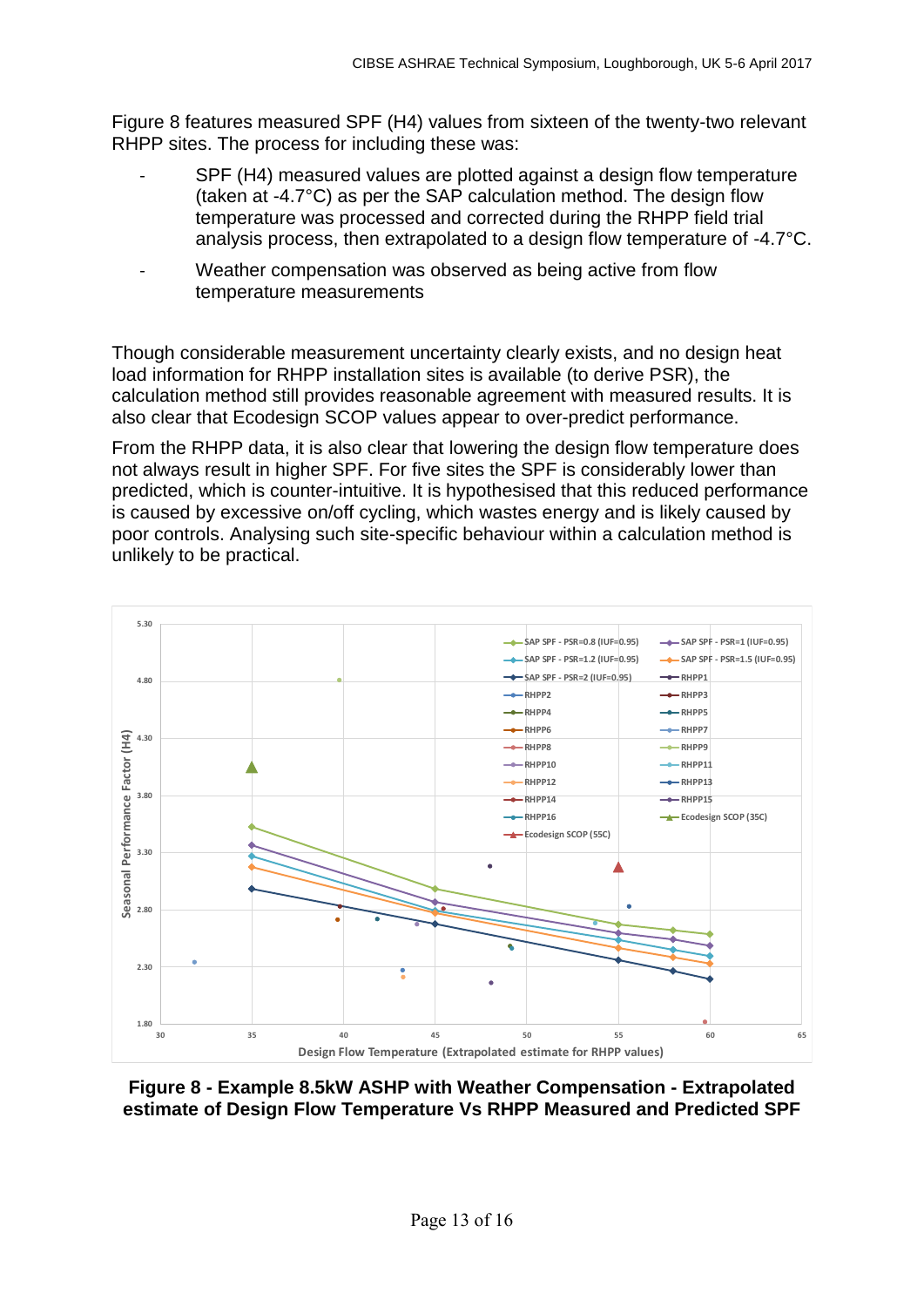[Figure 9](#page-13-0) displays measured SPF (H4) values for the remaining six RHPP sites, which were observed to have weather compensation disabled. It compares these to SPF H4 estimates using the calculation method. Similar conclusions regarding calculation method accuracy can be drawn. Note that Ecodesign SCOP always assumes weather compensation is present and enabled, so in cases where it is not, the accuracy of the SCOP performance estimate is further reduced.



<span id="page-13-0"></span>**Figure 9 - Example 8.5kW ASHP with No Compensation - Extrapolated Estimate of Design Flow Temperature Vs RHPP Measured and Predicted SPF**

[Figure 10](#page-14-0) displays SPF (H4) values calculated using the calculation method (with no in-use factor applied) to demonstrate the scope of the method. It displays the effect of:

- Design flow temperature
- Presence of weather compensation
- Plant Size Ratio

It is interesting to note that installations with no weather compensation are much less sensitive to PSR.

It is generally recognised that highest annual efficiencies occur at PSRs of 0.5 to 0.8. [Figure 10](#page-14-0) agrees with this conclusion, though it should be noted that the effect of larger PSRs is lessened with modern variable capacity (inverter) heat pumps, where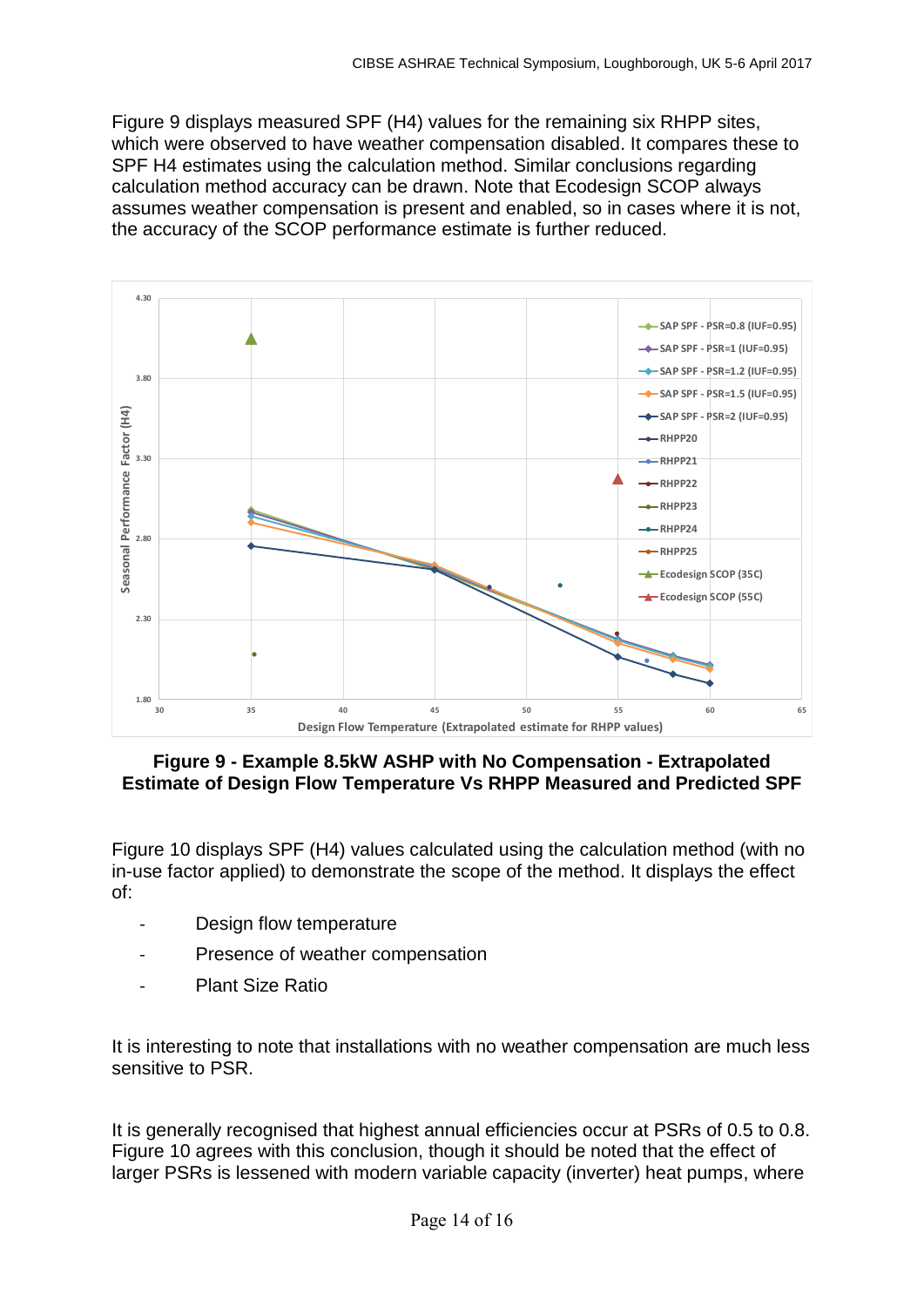the minimum modulation is typically around 40%. Nevertheless, the Microgeneration Certification Scheme (MCS), specifically the standard MIS3001, requires that the PSR is at least 1.



<span id="page-14-0"></span>**Figure 10 - Example 8.5kW ASHP - SPFs calculated using SAP HP method at various Plant Size Ratios**

## **5 Conclusion**

The calculation method demonstrates a reasonable approach to predicting domestic heat pump annual performance whilst accounting for a significant number of influencing variables. The development of a combined space and hot water heating duty cycle enables a rigorous assessment of annual performance, whilst the development of a PCDB application portal website, calculation engine, and the publicly-available PCDB file itself means that calculation outputs could be a useful resource for policy purposes other than SAP in future.

Example calculation method results highlight the hypothesis that poor controls can have a negative effect upon annual efficiency, due to excessive on/off cycling. The method provides a suitable indication of the efficiency that could otherwise be expected, which could be used to interrogate performance expectations for an installation site.